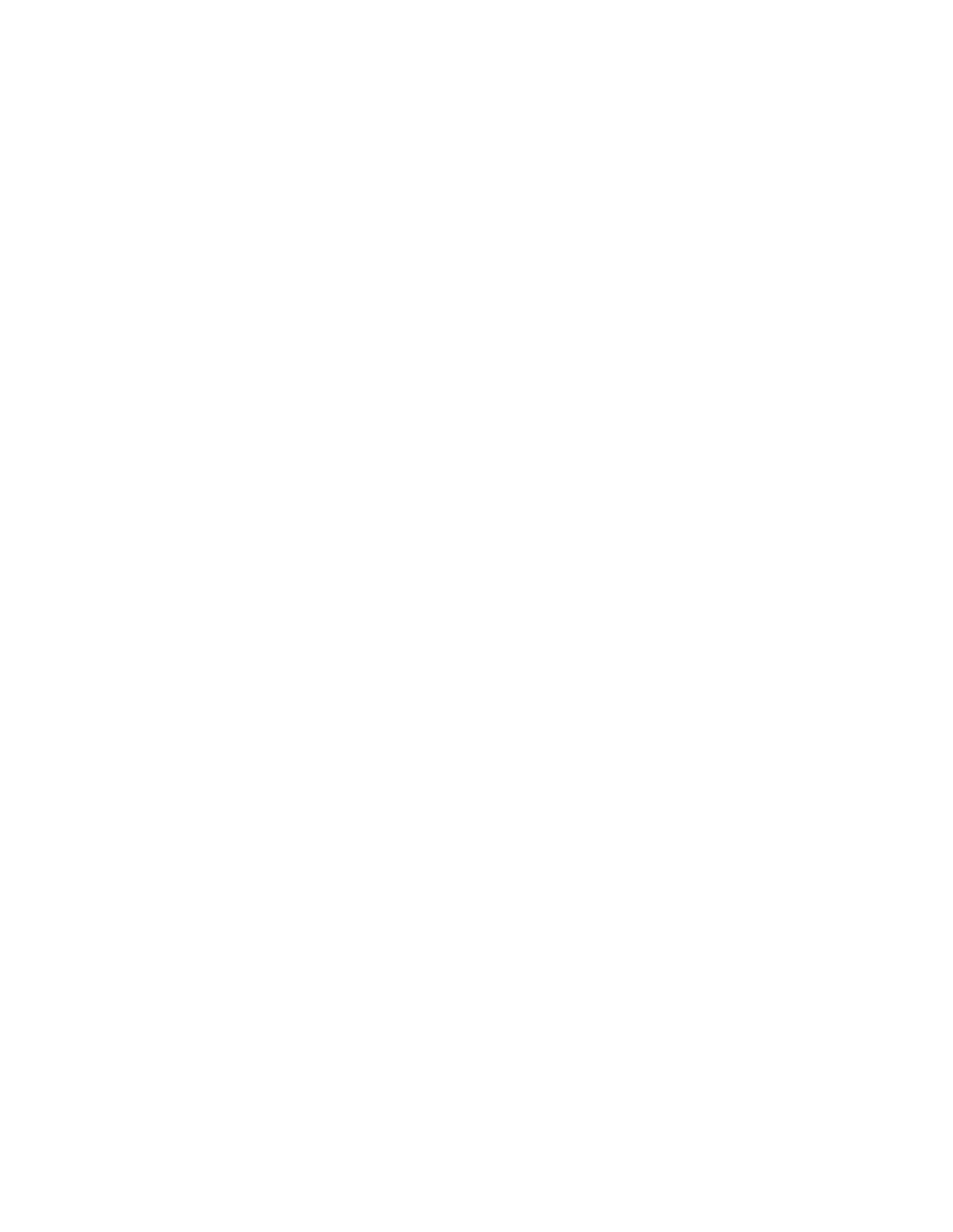# **The Shrine of the Black Madonna**

**Dr. Woodrow Smith, Jr. National Community Service Award** 



**Cardinal Aminifu Waganga** (Dr. Woodrow Smith Jr.) served the Nation in ways too numerous to count, and with a depth of care, excellence, and impact that has been unsurpassed in the annals of our church's 58 year history. In every region in which he served, Cardinal Aminifu became nothing short of a legend for the positive and lasting impact he left upon the people with whom he interacted. So great and so long and so consistent and so dedicated was Cardinal Aminifu's service that it is only fitting that the National Service Award given out by the Pan African Orthodox Christian Church be named in his honor.

\_\_\_\_\_\_\_\_\_\_\_\_\_\_\_\_\_\_\_\_\_\_\_\_\_\_\_\_\_\_\_\_\_\_\_\_\_\_\_\_

"Everything I have done with my life, I did because I was a Christian."

We are proud of their accomplishments and hold high their examples.

The tangible expression of an individual's Christian faith can be measured by the difference one makes in the world with their life. This sentiment was expressed by Martin Luther King when he said, "Service is the rent we pay for the space we occupy." As a fellowship, laboring to make our church a force for good in the world, we in the Shrines of the Black Madonna believe service is the highest praise. Rooted in the belief in the equality of souls, we are dedicated to creating a world where the divine value of all human beings is accepted, respected, and protected. While all of our members are urged to be involved in community service, there are some who, by their exemplary service, distinguish themselves and profoundly enhance our ministry. Therefore, these shining examples of service have been selected for recognition and appreciation during our Anniversary Month, as a celebration of our mission and tradition. Recipients of this award exemplify the words of our founder and first Holy Patriarch, Jaramogi Abebe Agyeman,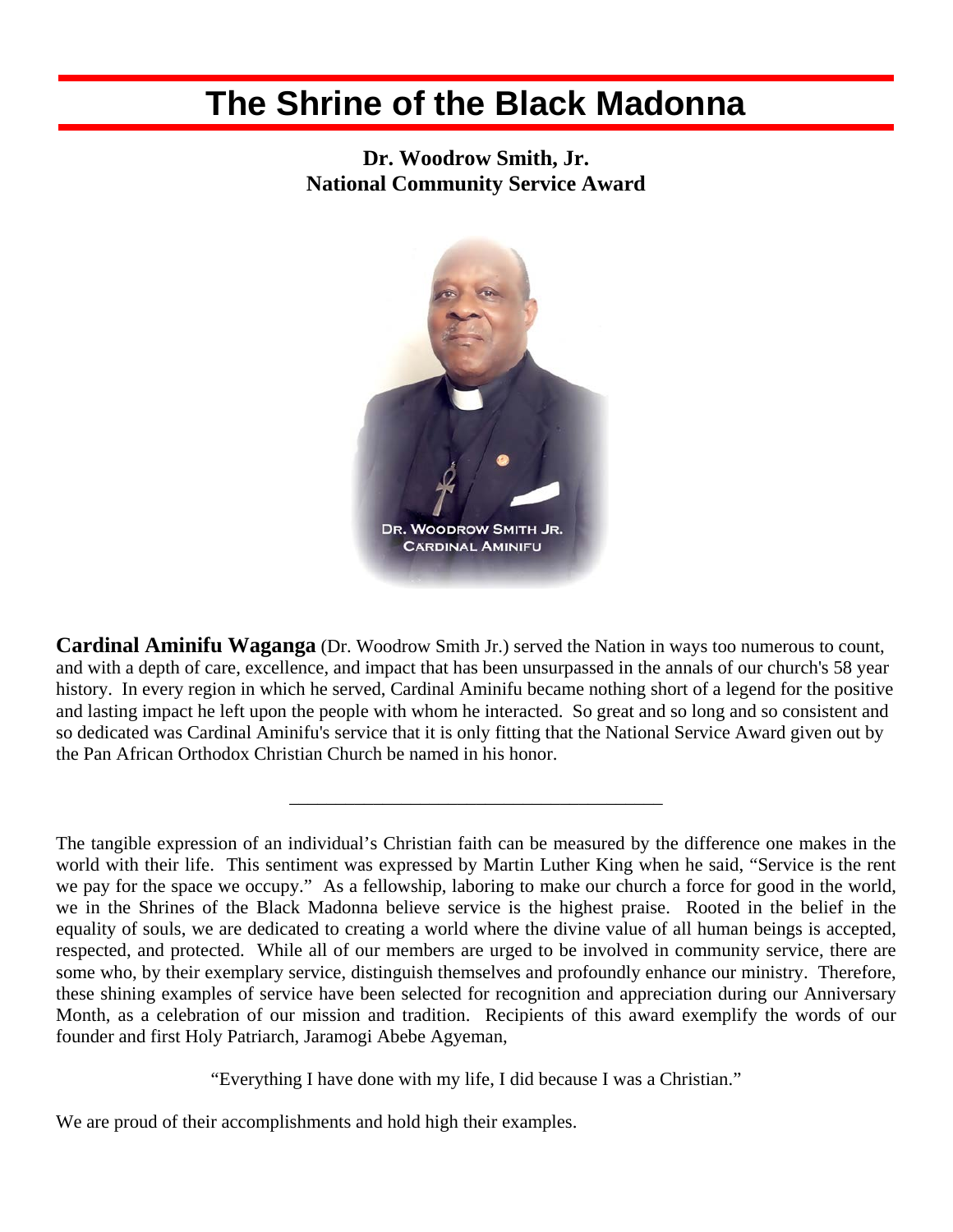## **Ms. Geynille "Dalilah" Agee**



I

**Ms. Geynille Agee (Sis. Dalilah)** began her professional career as a teacher in the Detroit Public School System, before moving on to adult education as Training Specialist for Michigan Metro Girl Scouts.

 In 1985, she went to work for the Mental Health Mental Retardation Authority of Houston, Texas, as Child Development Specialist, working with parents to support and stimulate developmentally delayed infants.

 There she also participated in research studies to determine learning defects caused by prenatal exposure to drugs. The results of the research were published in Newsweek Magazine.

She was awarded a grant by Gulf Coast United Way to work with parents of children with developmental delays due to environmental neglect and or abuse.

Ms. Agee began her work with the City of Houston Department of Health and Human Services Bureau of HIV/STD& Viral Hepatitis in 1995. Her duties as Senior Trainer included the development of basic HIV/STD &Viral Hepatitis participant's manuals to target all at risk populations, such as *Hidden Dangers*, an informational course that was included in the Houston Police Cadet Academy training program.

She trained employees of Community Based Organizations in current HIV prevention strategies and Interventions.

Geynille served as liaison to the Urban AIDS Ministry Taskforce, a coalition of interdenominational faith representatives, developing, promoting and implementing educational programs and providing infrastructure development to HIV/AIDS ministries.

She is certified by the state of Texas and the Centers for Disease Control to train national Evidence Based Interventions for HIV prevention.

Ms. Agee is currently the Texas consultant for the National Black Church Initiative.

She is also consultant and trainer for Community Mental Health Associates delivering education and interventions to support family wellness.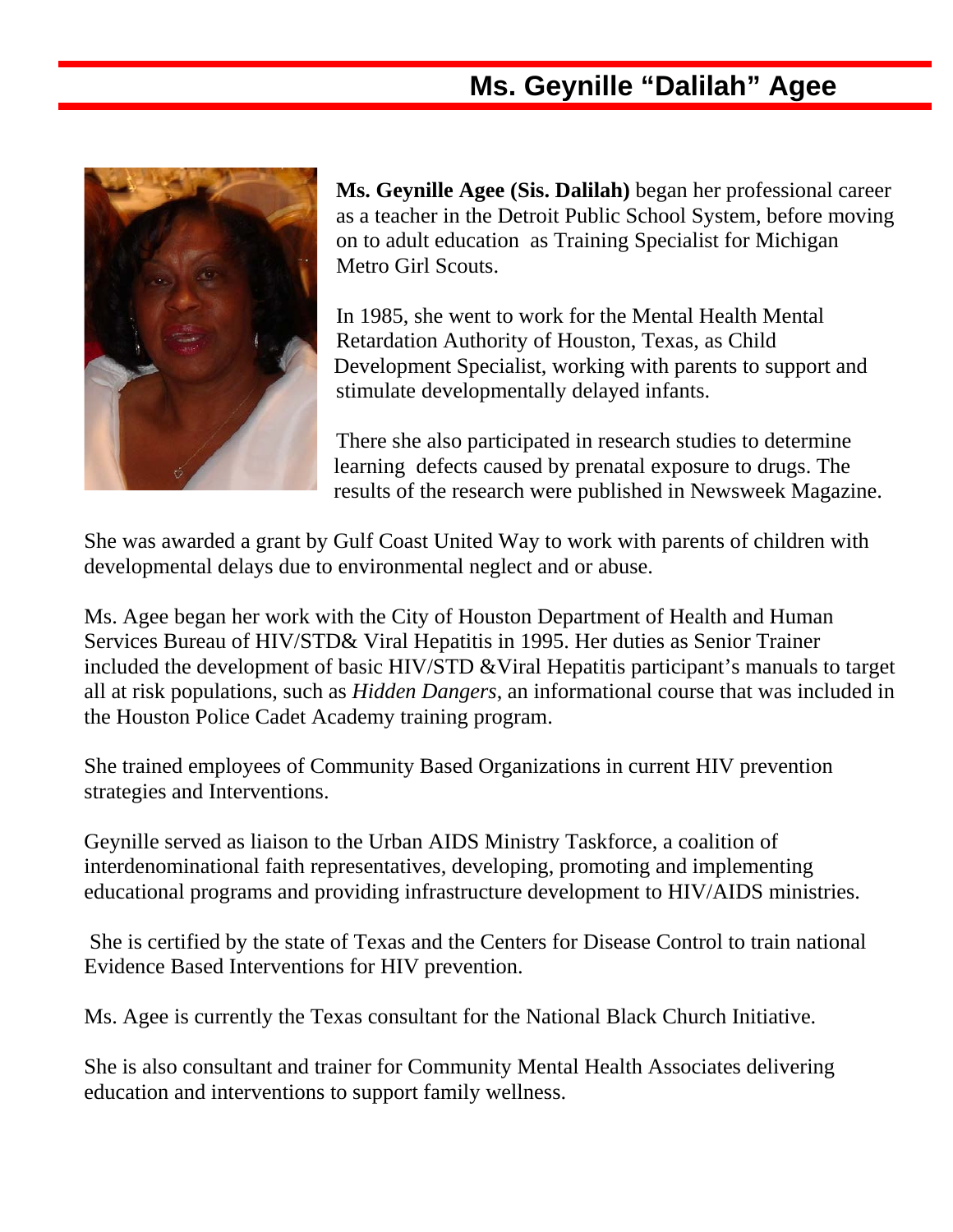#### **Joyce "Fd. Karimah" Johnson**



**Fundi Karimah Onyemachi (Joyce Taylor Johnson)** is a native Houstonian raised in the Third Ward and what is now known as the Museum District.

A graduate of Lamar High School, with a Bachelor of Business Administration degree in Computer Information Systems from the University of Houston, as well as a Masters Certificate in Project Management from the Project Management Institute at George Washington University in Washington, DC, Fundi Karimah has over 25 years experience as an IT Professional. She has worked as Systems Designer, Quality Manager and Project Manager on IT projects for major corporations such as Halliburton, Lyondell, Compaq Computers and Hewlett Packard, and currently works as a Project Manager at a major insurance corporation. She is a member of the

National and Local Chapters of the Project Management Institute.

An ordained minister of the PAOCC since 1993, a Shrine member since 1990, Fundi Karimah has served in the church over the years in many capacities. She has been a group leader, assistant group leader, finance office trustee, Missionary, member of the Shrine #10 Nationnaires, worship service officiator, member of the Chanza Staff, member of the Cultural Center Review editorial team, Alkebulan Summer Camp tutor, member of the MTI office staff, Kuumba Kitchen cook, member and officer in the Women's Ministry and a member the the Holy Order of Nzinga. Fundi Karimah currently serves as the Shrine Christian Center of Houston's Regional Information Officer.

With her strong appreciation for technology and the Internet and her pioneering spirit, Fundi Karimah has led the PAOCC in adopting the use of technology as a new norm and a means to minister to the world community. She is the founder of the Virtual Village of the PAOCC. As one church in 5 places, The Virtual Village consists of a network of cyber locations and tools that not only bring all members together, but allows the PAOCC to take the good news of Black Christian Nationalism to the world and to our people everywhere. The website [www.theyearofrestoration.org,](http://www.theyearofrestoration.org/) TKC Houston media library, Shrine Online worship streaming, PAOCC News Around the Nation, Message from the Pastor, and Thirsty Thursdays make up the Virtual Village of the PAOCC. In addition to native communication products of the PAOCC, the Virtual Village consist of social networking, digital photo sharing, audio podcasts, webinars and other online communication methods.

Fundi Karimah has served as a board member of community based non-profits such as People in Partnership (PIP) and as an officer of Founders Vision Community Development Corporation (FVCDC) of the Southwest Region. She is, presently, volunteer staff manager, database administrator, and webmaster for the Prairie View A&M Foundation (PVAMF). In her volunteer role with the foundation, Karimah is responsible for managing the administration of the foundation's database, establishing policies and procedures related to data security, online fundraising initiatives, and oversight for website design changes and enhancements.

Enjoying 20 years of marriage to husband, Don Johnson (Mw. Sadiki), she shares with him the love of golf and the joy of traveling. A lover of landscape photography, she is small business owner and operator of PhotosSTAT Photography and has traveled to, at last count, 36 states, Puerto Rico, and 3 continents chasing photo ops. She is a long time member of Professional Photographers Association (PPA).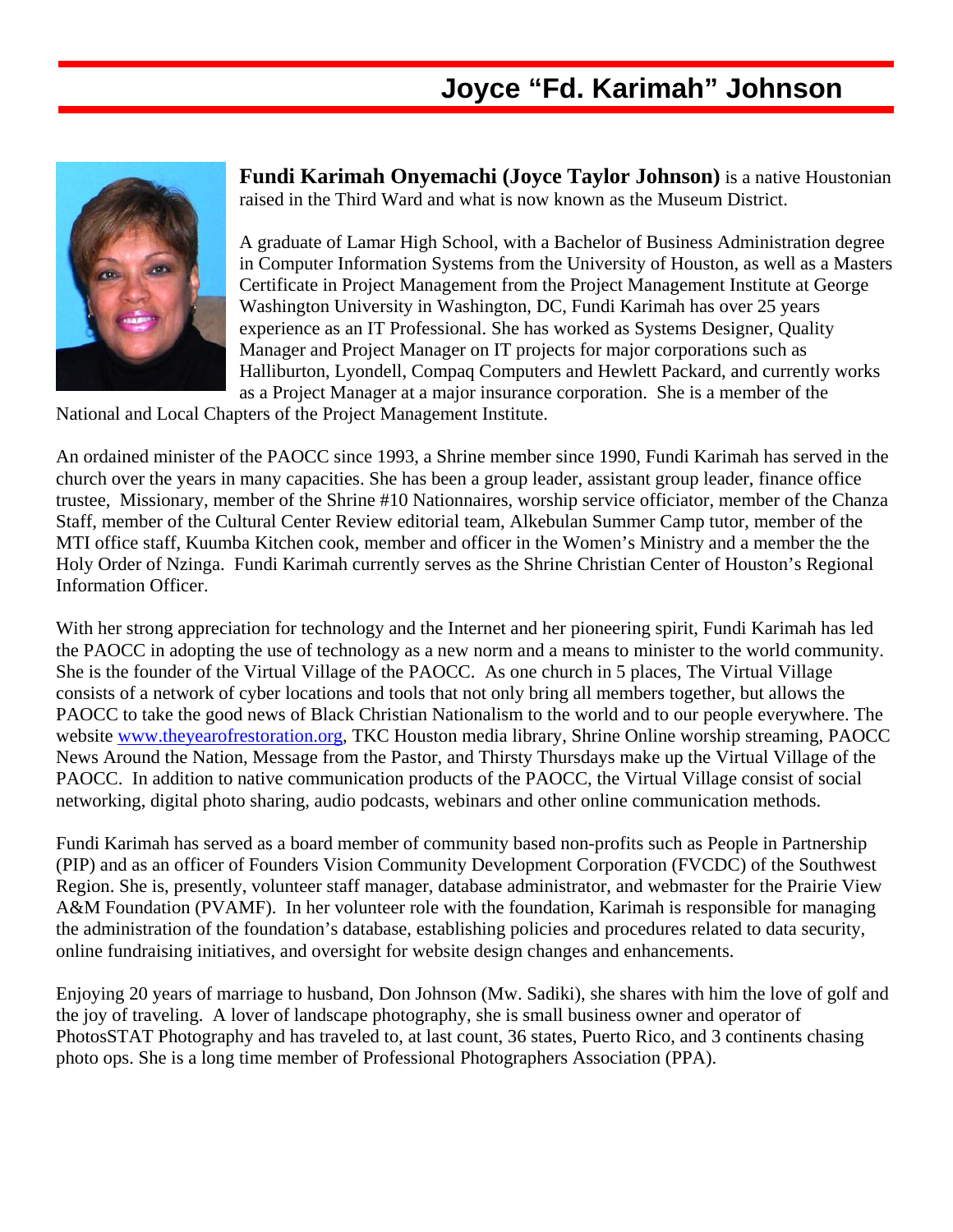## **Sis. Sharon "Tuere" Chew Stewart**



**Sis. Tuere Ayoluwa Omodele (Sharon Chew Stewart)** was born the second of four girls in Lubbock, Texas, reared in Grambling, Louisiana and Houston, Texas. Inspired by her father, a well known community activist, her gift for loving and nurturing children was a gift from God, but was inspired and developed by her mother and grandmother. For many years, she has held her own front on the battlefield for the Liberation of Black children in her family, immediate and extended, in the community, in local schools, and in the church. If there is a child around, you can count on "Mother Tuere" being right there to correct, love, and show support. While she is most known for her work with children, her service to mankind does not stop there.

Having become a member of Shrine #10 of the Pan African Orthodox Christian Church in 1981, she has, over the past 30 years, served not only as House Mother of the Nursery and YTG Group Leader, she has extended her time, energy, and talent to the Black Slate, the Prison Ministry, including service to children with incarcerated parents, the Health Ministry Breast Cancer Walk, the Shrine Graphics Dept. as Church Photographer, and in any capacity the church has needed. Believing very strongly that "we share a sacred trust with those who have gone before", Sis. Tuere has taken it upon herself to keep the memory of Bishop Binta Chui, her work ethic and unwavering dedication to Shrine children, alive and well.

In addition to serving her community through the mission and programs of the church, Tuere can be found in local schools fighting the good fight. She is most known as the "Jack Yates Basketball & Footbal Team Mom". Whether her team takes it victories all the way to State in Austin, TX or loses miserably to the Booker T. Washington Eagles, Tuere is faithful to the end, but not just in cheering her team on, but in taking many of these youngsters into her heart and home, pushing them across the graduation stage from High School to College and beyond, supporting children of "missing parents", adopting some in the process. Sis. Tuere sits on the boards of the Jack Yates Parent PTO and Project Grad, works with Community In-Service and Student Services. At Jack Yates and throughout the community, Tuere has helped children get school uniforms, helped school organizations get t-shirts, and provided college support to collegiates of all ages. Tuere will never stop fighting for the rights of Black children.

A firm believer that a community's most valuable assets are its children and its seniors, Tuere offers service to the Golden Age Hobby House of Houston, Inc. as assistant to the seniors, sponsoring birthday parties, assisting with field trips and activities, even preparing funeral services and programs.

And even more impassioned believer in the importance of family, Tuere provides a very strong and consistent presence in the lives of her family members, including her children, siblings, grandchildren, mother, 95 year old grandmother, and her daddy at Beulah Land. She takes very seriously her role in planning and orchestrating her Family Reunion, arranging gatherings, providing tee-shirts, and anything else she can do to make the occasion a memorable one and ensure that the ties of family are never broken.